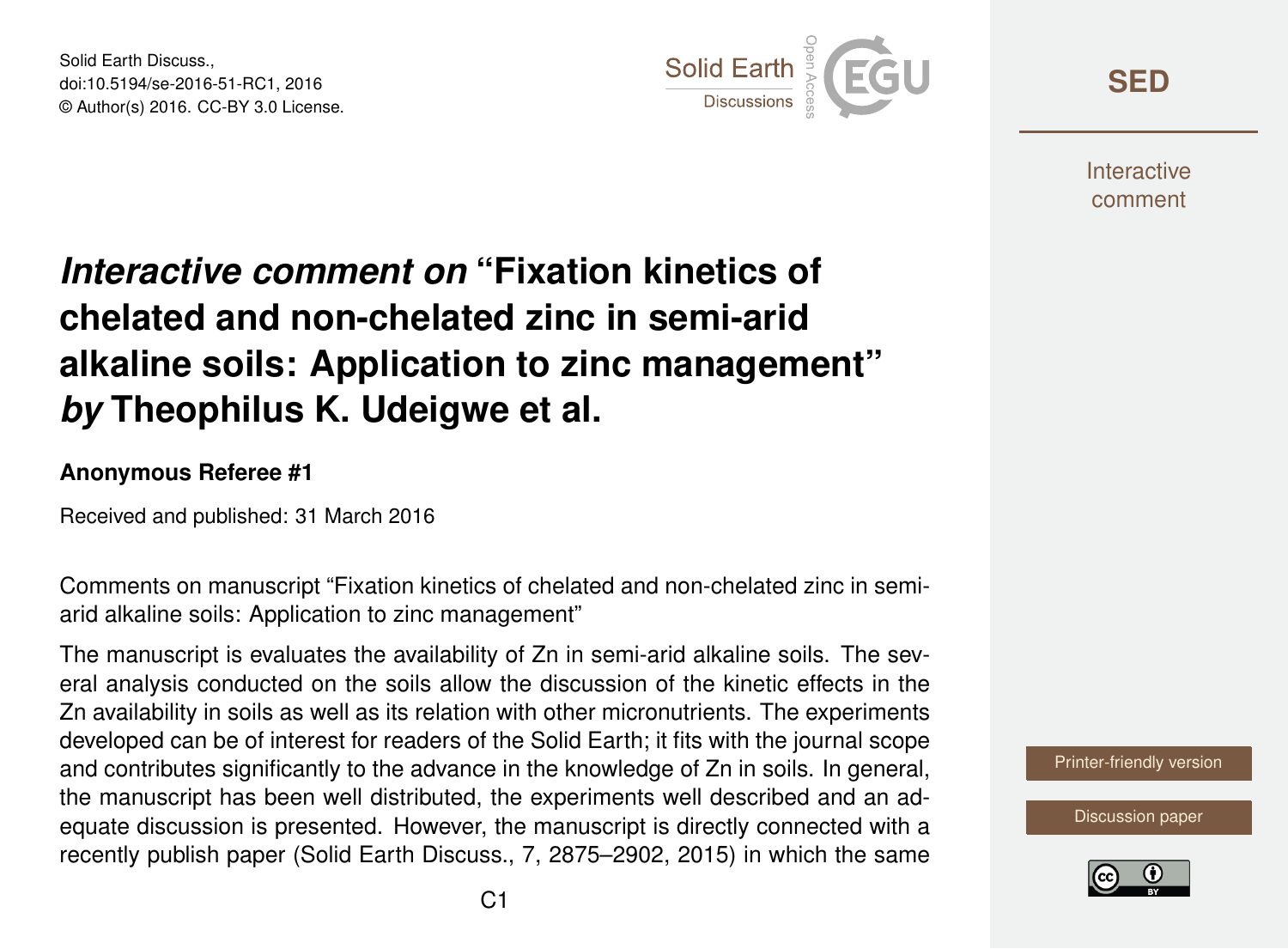methodological approach was performed to examine the fixation kinetics of chelated and non-chelated copper micronutrient in semi-arid alkaline soils. In both papers, exactly the same experiment is present: soil collecting, soils analysis, soil fertilization with a mixture of Fe, Mn, Zn, and Cu chelated (or non chelated). While in the published one the results for Cu concentrations after fertilization and correlations with other micronutrients are presented, in the current paper under review it is the Zn results and correlations. In fact it seems that only one experiment was performed and the results have been divided for the two manuscripts and maybe for two future ones on Mn and Fe. The text is frequently the same. From my opinion, it is the Editor who must decide if this way of results dissemination is valid. If this is a possible way of publication, I suggest, however to refer this paper to the previous one more clearly. In Line 85 this paper is cited but in a poor way. Moreover, I suggest other changes: - the soil properties have been presented as new results in Results section in Tables 1, 2, 3. Exactly the same values were presented in the previous paper. For this reason, the soil properties must be referred to the previous paper and not presented as new characterization. -In Table 5, the correlation with other metals is presented. In the previous one the correlation Cu/Zn was already presented. -Line 195-196: the comments are very general; the values are not according to the table. -Line 209-210: Rewrite the sentence. It is not clear. -Line 237-238: The half-life of EDTA is possible not the main explanation for the decrease in Zn stability with EDTA in long times. Authors must also explore other metal competences such as Ca which is the main competitor for EDTA in alkaline-calcalreous soils. -Line 257-259: the comments are highly general considering the large interval range recorded in R2. Please, re-write. -Line 261-263: the relation Cu-Zn is presented. No reference is done here to the previous paper despite the same values of correlations have been found. -An important correlation has been founf for Zn/Cu in non-chelated systems. Authors must discuss better this important fact and compare with the literature. -Line 283. Coefficient of determination is described as R2. Please, check the correct nomenclature for R2. -The fixation kinetics for Zn in chelated systems has not been finally explained. The authors must deep into this fact and try to

## **[SED](http://www.solid-earth-discuss.net/)**

Interactive comment

[Printer-friendly version](http://www.solid-earth-discuss.net/se-2016-51/se-2016-51-RC1-print.pdf)

[Discussion paper](http://www.solid-earth-discuss.net/se-2016-51)